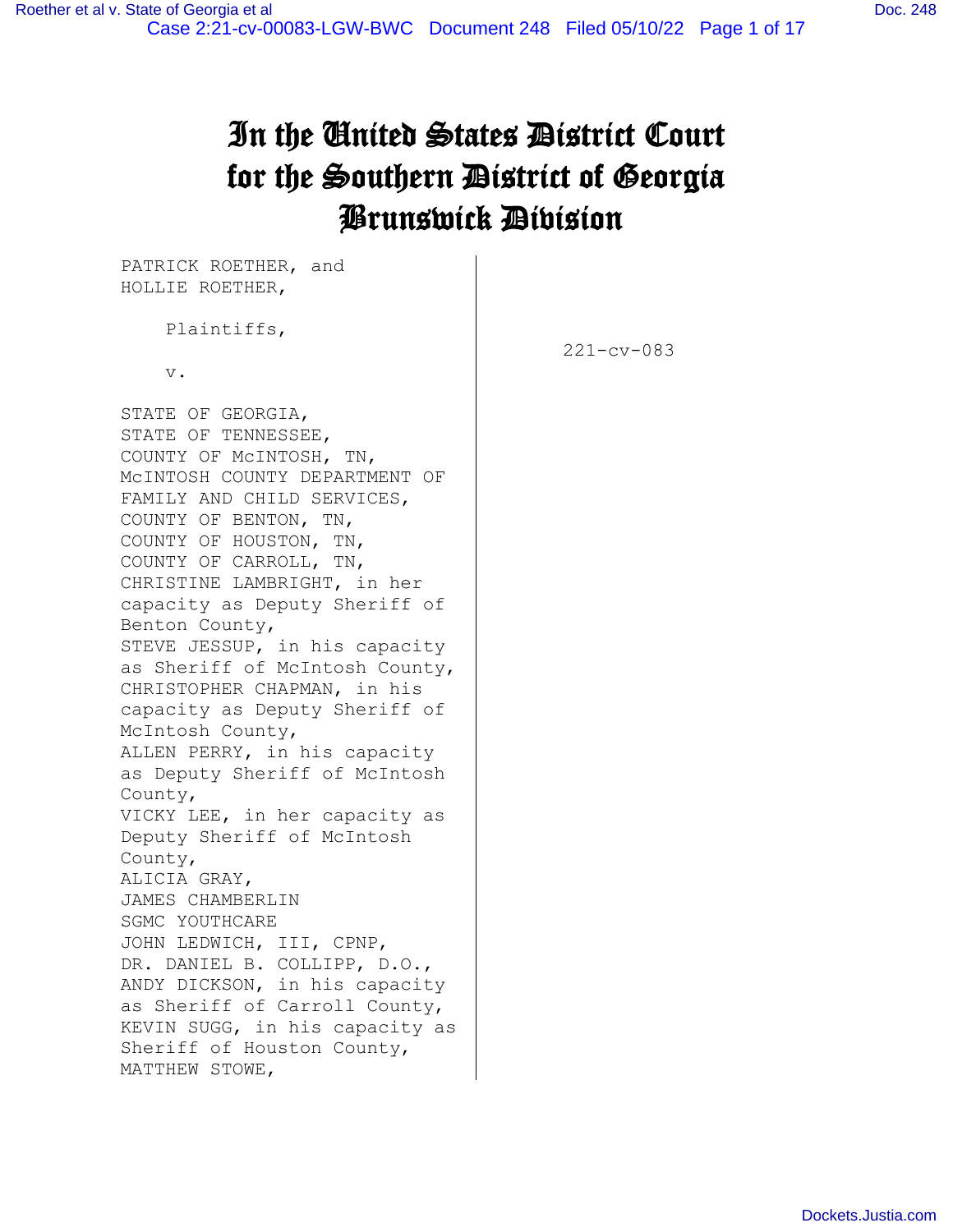CHRISTY BALBO, in her capacity as Judge of McIntosh County Juvenile Court, MOLLY McILVAINE, MELISSA GONZALEZ, BRENNAN, GEORGIA DEPARTMENT HUMAN SERVICES, GEORGIA DEPARTMENT OF RISK MANAGEMENT, GEORGIA DEPARTMENT OF HEALTH AND HUMAN SERVICES, BRANTLEY COUNTY, GA, LEE DAVIS, ISABELLA AMOR, WADE BENNETT, JOHN SIMPSON, OFFICE OF THE SHERIFF OF McINTOSH COUNTY, GA, OFFICE OF THE SHERIFF OF BENTON COUNTY, TN, OFFICE OF THE SHERIFF OF CARROLL COUNTY, TN, OFFICE OF THE SHERIFF OF HOUSTON COUNTY, TN, OFFICE OF THE SHERIFF OF BRANTLEY COUNTY, GA, COL. DANNY LOWE, and DOES 1-100,

Defendants.

#### **ORDER**

Before the Court are ten different motions to dismiss, filed

by, in order of filing:

1) Defendants Brantley County, Wade Bennett, and John Simpson,

dkt. no. 15,

2) South Georgia Medical Center ("SGMC") Youthcare, dkt. no. 34,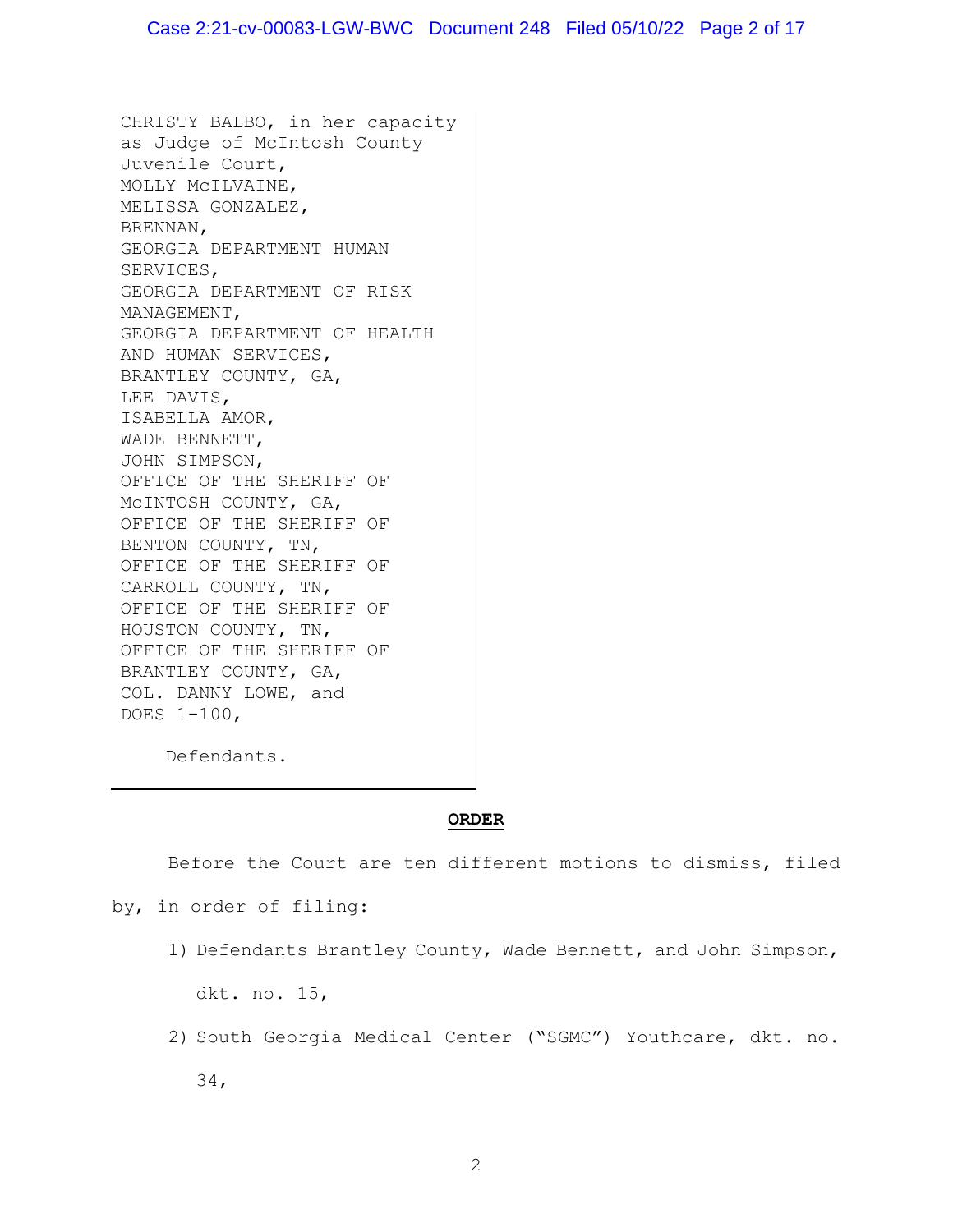- 3) John Ledwitch, <sup>[1](#page-2-0)</sup> III, CPNP, dkt. no. 36,
- 4) Len Davis, dkt. no. 38,
- 5) Steve Jessup, the Office of the Sheriff of McIntosh County, Christopher Chapman, Letatia Brennon, Allen Perry, Destiny Gonzalez, Vicky Lee, Danny Lowe, and McIntosh County, dkt. no. 41,
- 6) James Chamberlin, Molly McIlvaine, and Christy Balbo, dkt. no. 42,
- 7) The State of Georgia, Georgia Department of Human Services ("DHS"), Georgia Department of Risk Management,<sup>[2](#page-2-1)</sup> the Georgia Department of Health and Human Services Division of Family and Children Services<sup>[3](#page-2-2)</sup> ("DFCS"), and McIntosh County DFCS (collectively, the "Georgia State Defendants"), dkt. no. 136,

<span id="page-2-0"></span> $1$  Defendant Ledwitch notes the "Ledwich" title is a misnomer, and his name is spelled "Ledwitch." Dkt. No. 36 at 1. The Court thus uses "Ledwitch" in referring to this defendant.

<span id="page-2-1"></span><sup>&</sup>lt;sup>2</sup> The state of Georgia has a Risk Management Services Division within the Georgia Department of Administrative Services ("DOAS"), but no Department of Risk Management. As noted by the Georgia State Defendants, see dkt. no. 136 at 1 n.1, this is likely who Plaintiffs meant to sue, and the Court will presume as much barring evidence from Plaintiffs as to the existence of the "Department of Risk Management."

<span id="page-2-2"></span><sup>&</sup>lt;sup>3</sup> Again, the state of Georgia has a Department of Family and Children Services within DHS, but no Division of Family and Children Services. The Court will presume this is who Plaintiffs meant to sue, as above. See Dkt. No. 136 at 1 n.2.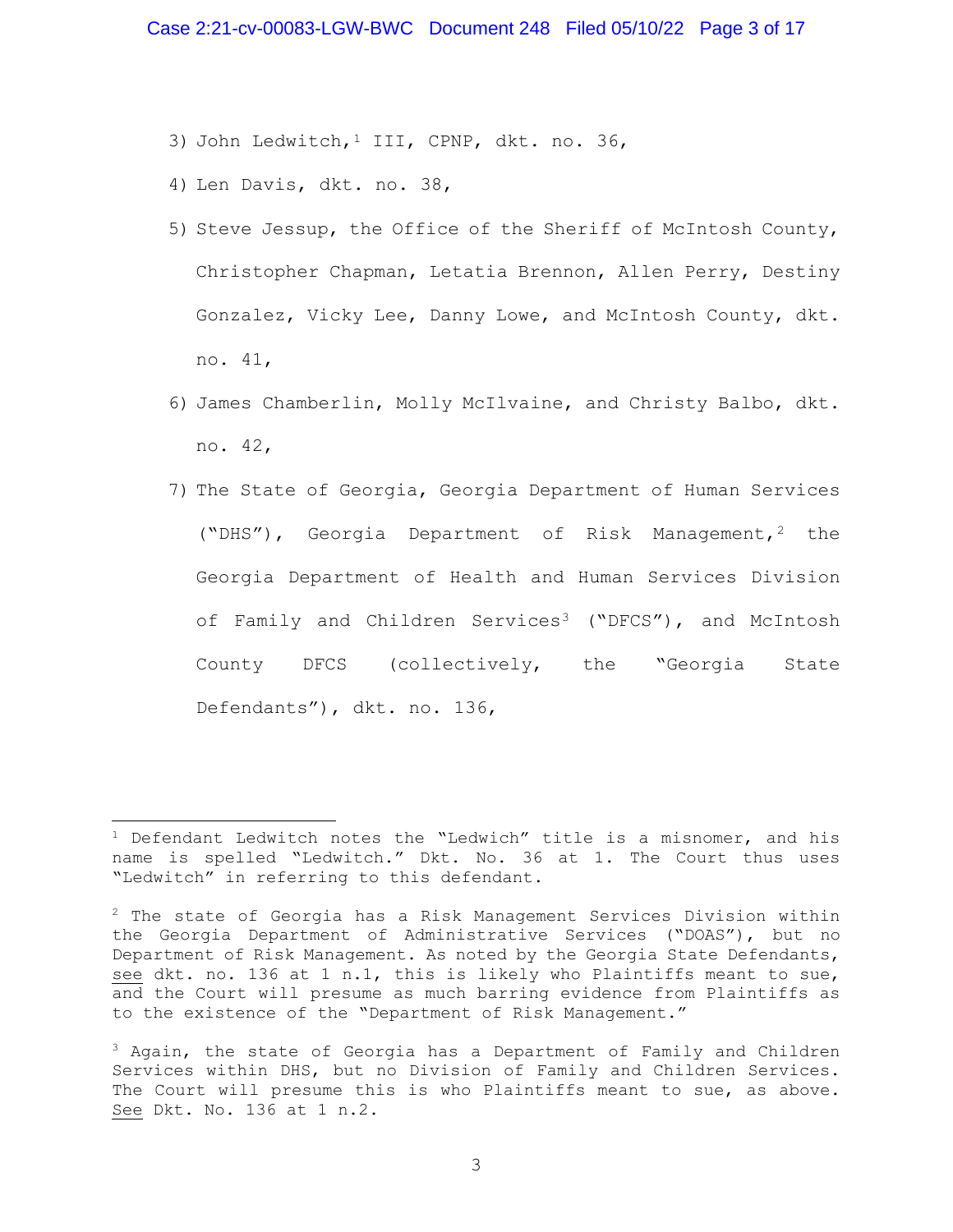- 8) The State of Tennessee and District Attorney General Matthew Stowe, dkt. no. 147,
- 9) Carroll County, TN, Carroll County Sheriff's Department, Sheriff Andy Dickson, Houston County, TN, Houston County Sheriff's Department, and Sheriff Kevin Sugg, dkt. no. 156, and
- 10) Benton County, TN, Benton County Sheriff's Department, Sheriff Kenny Christopher, Christina Lambright, and Alan Bolan, dkt. no. 157.

Also before the Court are Plaintiffs' motions to transfer. Dkt. No. 66. For the following reasons, Plaintiffs are **ORDERED** to replead their claims, and thus Defendants' motions to dismiss are **DENIED** at this time. Plaintiffs' motions to transfer are also **DENIED**.

#### **BACKGROUND**

Plaintiffs have filed a ninety-three-page, 355 paragraph complaint against forty named defendants and one hundred Jane and/or John Does. Dkt. No. 1.

In essence, Plaintiffs' complaint tells a winding story of how both Plaintiffs were arrested at different points, and their two children, LR and YR, were taken from them and placed in foster care without Plaintiffs' consent. Id. ¶¶ 60-94 (first arrest of both Plaintiffs and initial placement and treatment of LR and YR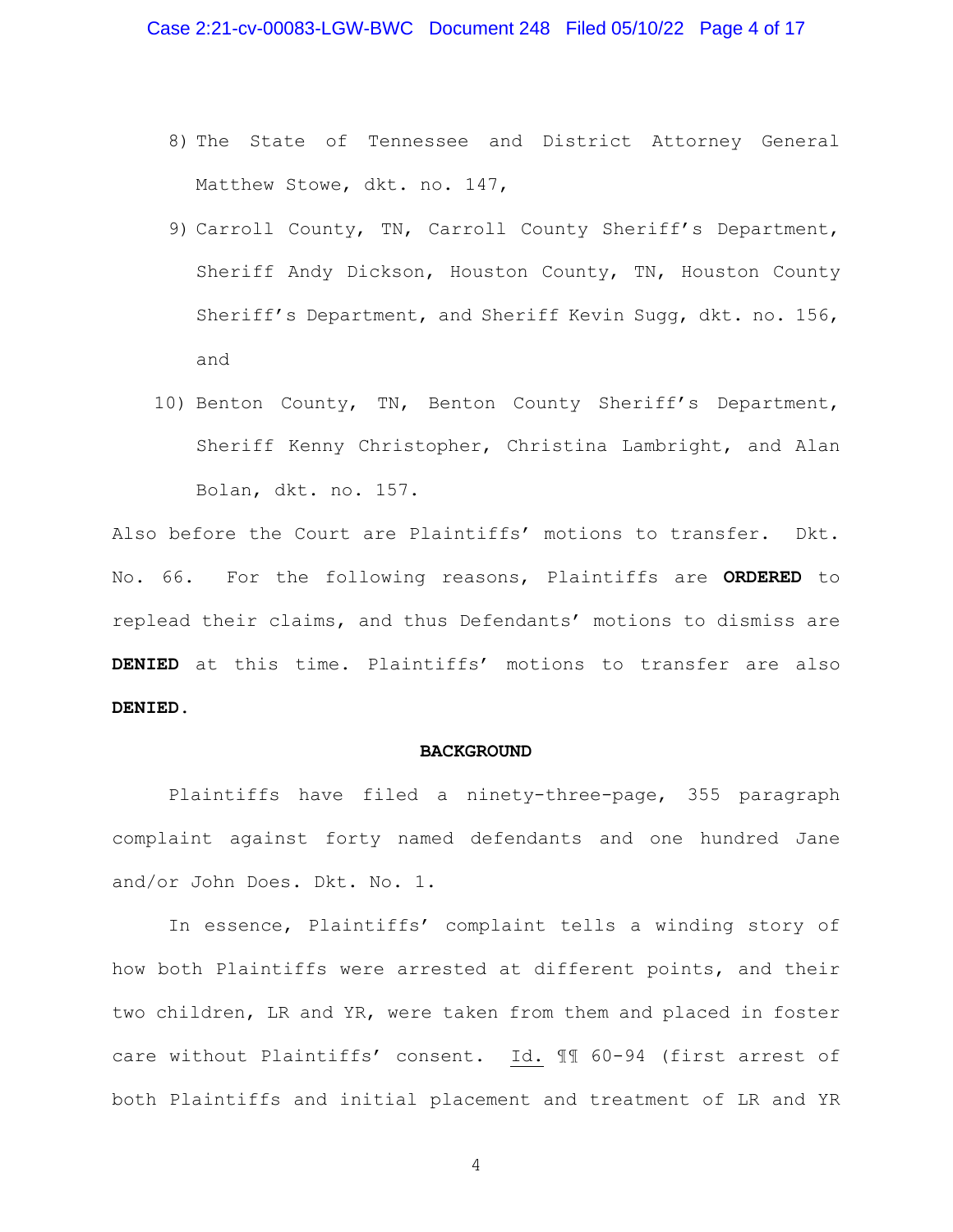#### Case 2:21-cv-00083-LGW-BWC Document 248 Filed 05/10/22 Page 5 of 17

in McIntosh County). Plaintiffs also make allegations of "torture" while Plaintiff Hollie Roether was detained. Id. 95-103 (torture allegations), 101-173 (Hollie Roether's arrest and detainment in McIntosh County).

In addition, Plaintiffs' complaint includes allegations against Isabella Amor, a private individual, and officials in Brantley County, Georgia. Id. at 183-232. Specifically, Plaintiffs allege that Ms. Amor attempted to store some of her belongings at Plaintiffs' rental property, to which Plaintiffs consented. Id. ¶¶ 183-194.

Upon notification from the owner that the rental property was being sold and all belongings needed to be removed, Plaintiffs sought, and failed, to have Ms. Amor remove her belongings. Id. ¶¶ 195-199, 203-204. When Ms. Amor failed to retrieve her belongings, Plaintiffs brought them outside, covered them with a tarp and left them for Ms. Amor to retrieve herself. Id. ¶ 205. Ms. Amor then accused Plaintiffs of destroying her property and filed charges against them for criminal damage to property in the second degree. Id. at 208-223. Plaintiff Patrick Roether was arrested on this charge and brought before a judge for a bond hearing that same day, but he was allegedly denied the opportunity to call witnesses, access the allegations against him, or confront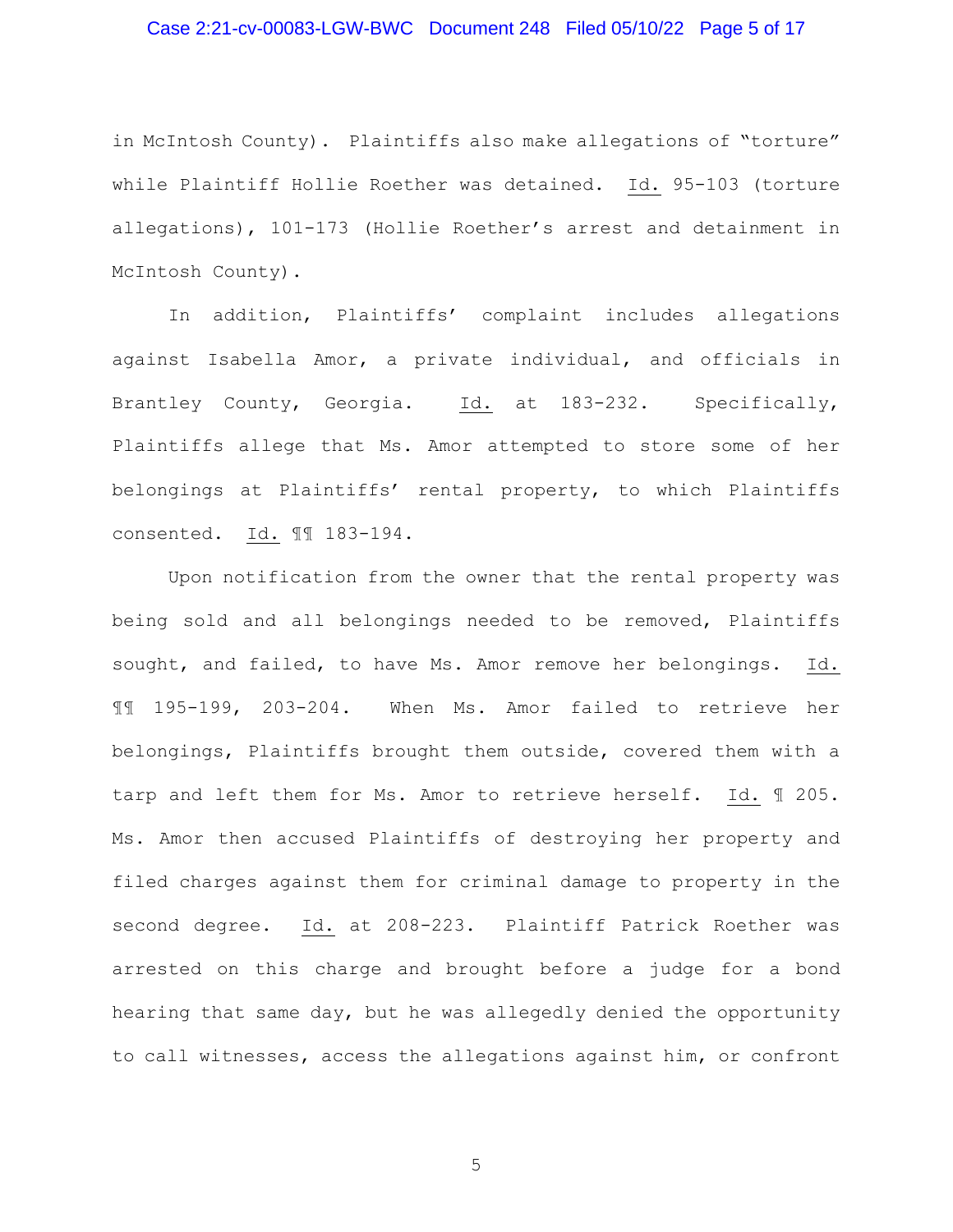#### Case 2:21-cv-00083-LGW-BWC Document 248 Filed 05/10/22 Page 6 of 17

his accuser. Id. ¶ 228. The complaint then lists a series of threatening and harassing acts by Ms. Amor. Id. ¶¶ 229-32.

Plaintiffs have made numerous allegations that their rights were violated, including claims under 42 U.S.C. § 1983, id. ¶¶ 253- 341, tort claims under Georgia and Tennessee law, id. ¶¶ 342-45, and what appears to be constitutional claims under Georgia and federal law, id. ¶¶ 346-53.

Defendants have filed motions to dismiss on a number of grounds, see, e.g., dkt. nos. 34-1 at 4-6 (SGMC seeking dismissal pursuant to O.C.G.A § 9-11-9.1), 41 at 7 (McIntosh County Defendants seeking dismissal due to lack of service of process), 136-1 at 8 (Georgia State Defendants arguing sovereign immunity bars claims against them), and several Defendants have sought to dismiss Plaintiffs' complaint without prejudice on grounds that it is a shotgun pleading. See Dkt. Nos. 15 at 9, 36 at 15, 41 at 8, 42 at 6, 156-1 at 11–12. The complaint most certainly is a shotgun pleading. The Court will allow Plaintiffs one opportunity to cure the defects. If they fail to do so in the allotted time, the complaint will be dismissed.

#### **LEGAL STANDARD**

Federal Rule of Civil Procedure 8(a)(2) requires that a complaint, in order to state a claim for relief, contain "a short and plain statement of the claim showing that the pleader is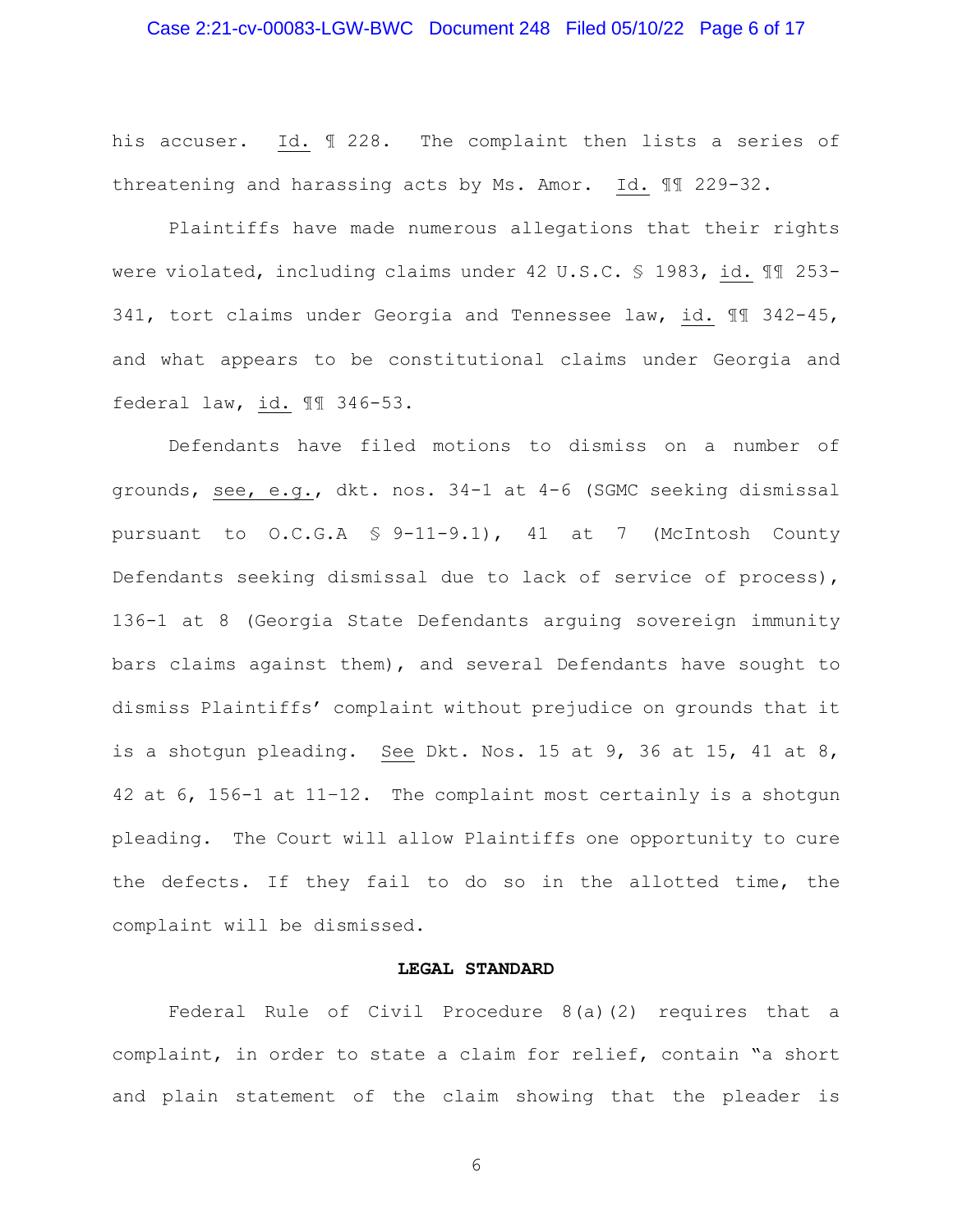#### Case 2:21-cv-00083-LGW-BWC Document 248 Filed 05/10/22 Page 7 of 17

entitled to relief." To that end, the rules also prescribe a particular form for pleadings. Federal Rule of Civil Procedure 10(b) provides:

A party must state its claims or defenses in numbered paragraphs, each limited as far as practicable to a single set of circumstances. A later pleading may refer by number to a paragraph in an earlier pleading. If doing so would promote clarity, each claim founded on a separate transaction or occurrence—and each defense other than a denial—must be stated in a separate count or defense.

"Complaints that violate either Rule 8(a)(2) or Rule 10(b), or both, are often disparagingly referred to as 'shotgun pleadings.'" Weiland v. Palm Beach Cnty. Sheriff's Office, 792 F.3d 1313, 1320 (11th Cir. 2015). "The unifying characteristic of all types of shotgun pleadings is that they fail to one degree or another, and in one way or another, to give the defendants adequate notice of the claims against them and the grounds upon which each claim rests." Id. at 1323. For this reason, "[c]ourts in the Eleventh Circuit have little tolerance for shotgun pleadings" as "[t]hey waste scarce judicial resources, 'inexorably broaden[] the scope of discovery,' 'wreak havoc on appellate court dockets,' and 'undermine[] the public's respect for the courts.'" Vibe Micro, Inc. v. Shabanets, 878 F.3d 1291, 1295 (11th Cir. 2018) (citations omitted); see also Barmapov v. Amuial, 986 F.3d 1321, 1329 (11th Cir. 2021) (Tjoflat, J., concurring).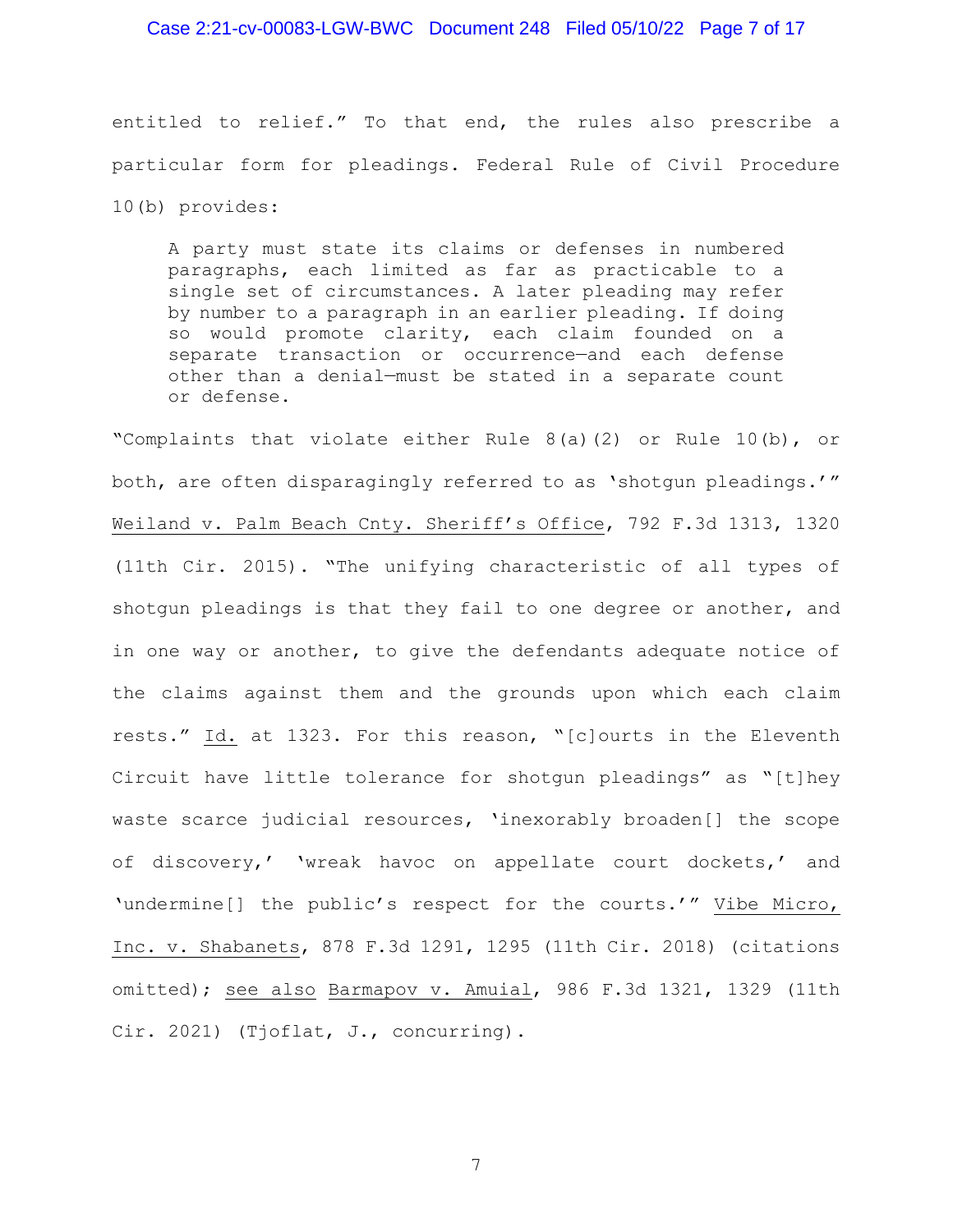## Case 2:21-cv-00083-LGW-BWC Document 248 Filed 05/10/22 Page 8 of 17

The Eleventh Circuit has described four main types or categories of shotgun pleadings. The first type is a complaint containing "multiple counts where each count adopts the allegations of all preceding counts, causing each successive count to carry all that came before and the last count to be a combination of the entire complaint." Weiland, 792 F.3d at 1321. The second is a complaint that is "replete with conclusory, vague, and immaterial facts not obviously connected to any particular cause of action." Id. at 1322. The third is "one that commits the sin of not separating into a different count each cause of action or claim for relief." Id. at 1323. Finally, the fourth type is a complaint that contains "multiple claims against multiple defendants without specifying which of the defendants are responsible for which acts or omissions, or which of the defendants the claim is brought against." Id.

Furthermore, the Eleventh Circuit has explained that "[a] district court has the 'inherent authority to control its docket and ensure the prompt resolution of lawsuits,' which includes the ability to dismiss a complaint on shotgun pleading grounds." Vibe, 878 F.3d at 1295 (quoting Weiland, 792 F. 3d at 1320). Indeed, "[w]hen a litigant files a shotgun pleading, is represented by counsel, and fails to request leave to amend, a district court must sua sponte give him one chance to replead before dismissing his case with prejudice on non-merits shotgun pleading grounds."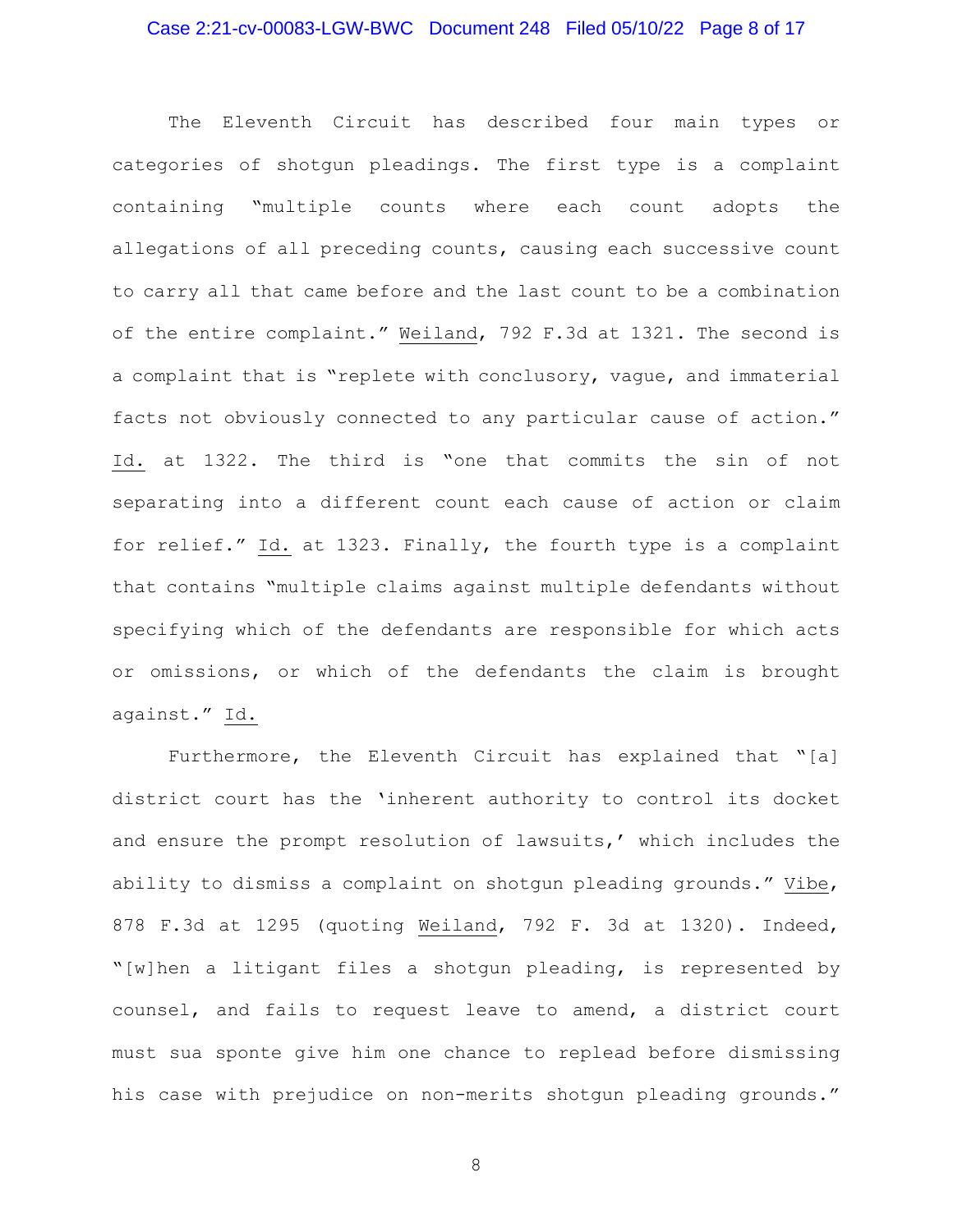## Case 2:21-cv-00083-LGW-BWC Document 248 Filed 05/10/22 Page 9 of 17

Id. at 1296. In so doing, "the district court should explain how the offending pleading violates the shotgun pleading rule so that the party may properly avoid future shotgun pleadings." Id. And when, as here, "a pro se plaintiff files a shotgun pleading, a court 'should strike the [pleading] and instruct [plaintiff] to replead the case—if [plaintiff] could in good faith make the representations required by Fed. R. Civ. P. 11(b).'" Shaw v. Scerbo, No. 2:22-cv-00105, 2022 WL 888921, at \*2 (M.D. Fla. Mar. 25, 2022) (quoting Byrne v. Nezhat, 261 F.3d 1075, 1133 n. 113 (11th Cir. 2001), abrogated on other grounds by Douglas Asphalt Co. v. QORE, Inc., 657 F.3d 1146 (11th Cir. 2011)).

#### **DISCUSSION**

### **I. Defendants' Motions to Dismiss**

After reviewing Plaintiffs' complaint, the Court finds the complaint is a shotgun pleading. Plaintiffs' complaint commits three of the four "sins" of shotgun pleadings: it 1) contains multiple counts adopting the allegations of all preceding counts, 2) contains several conclusory, vague, and immaterial facts not connected with any cause of action, and 3) sets forth multiple causes of action under single counts.

First, every count in Plaintiffs' complaint adopts the allegations of all preceding counts, making it to understand what is, or is not, being alleged against Defendants. See Dkt. No. 1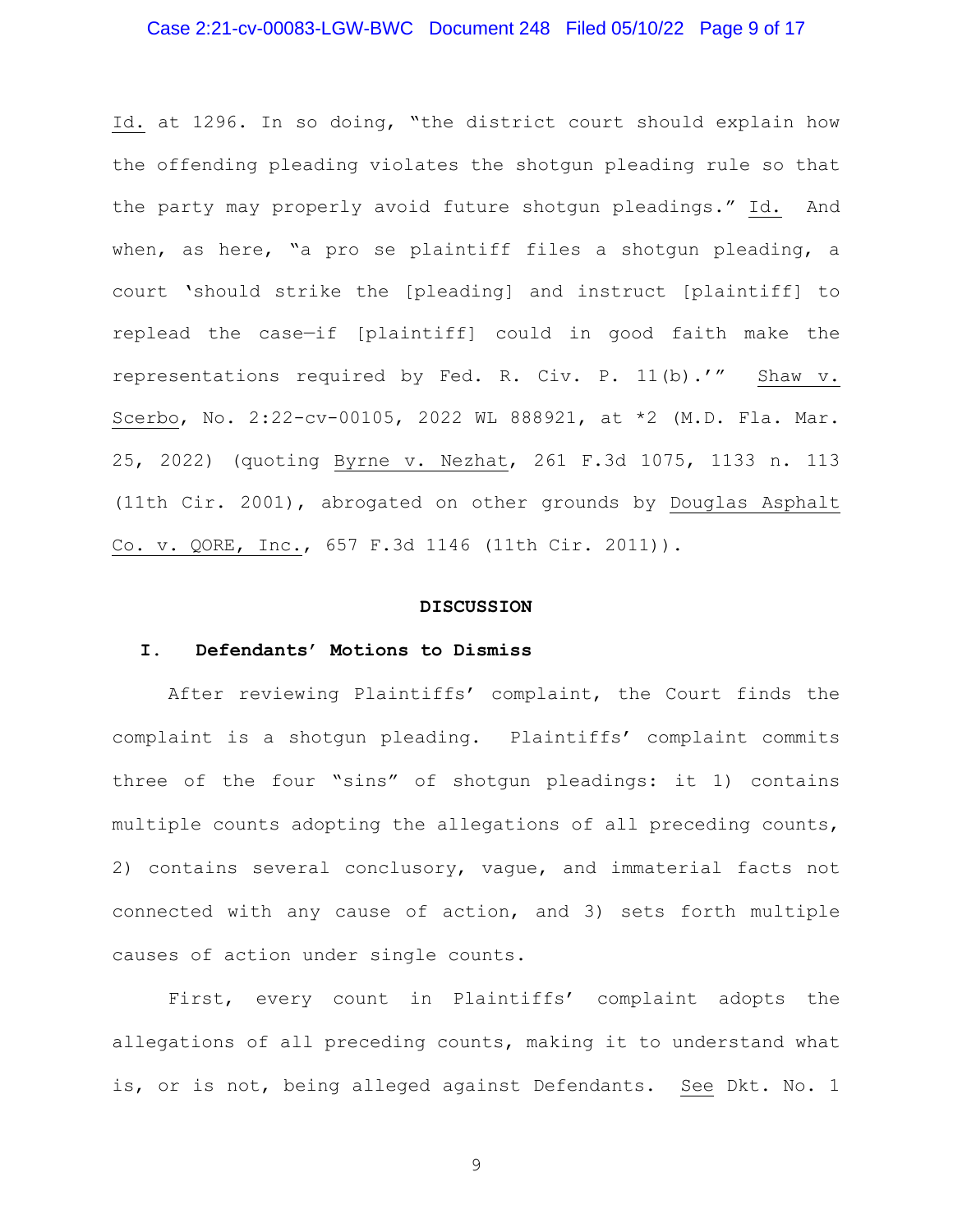at 53, 57, 59, 61, 64, 66, 68, 72, 88, 91. At each juncture, Plaintiffs state the following: "Plaintiffs incorporate the above allegations of fact and law as though fully set forth herein including 1-[immediately preceding paragraph] and Jurisdiction." Id. at 91. Plaintiffs commit this "mortal sin of re-alleging all preceding counts" by including allegations of fact that are immaterial to particular counts but material to others, leaving Defendants guessing as to what causes of action they must respond. Weiland, 792 F.3d at 1322. For example—facts referencing events occurring in Tennessee are likely not material to Plaintiffs' counts against Defendants in Brantley County, Georgia, but this is far from certain. Compare id. ¶¶ 110-157 (some of the events in Tennessee), with id. at 68-71 (Count Seven against some of the Brantley County Defendants). Plaintiffs, as the masters of their own complaint, have the power and duty to clarify these types of issues.

Second, Plaintiffs' complaint includes a multitude of immaterial, and at times irrelevant, facts not clearly connected with any cause of action alleged. For example, paragraphs 52 and 53 discuss Plaintiffs' family's penchant to rest on the Sabbath, and paragraph 54 alleges a particularly immaterial set of facts:

Shortly after 6:10 p.m. Patrick heard the dogs barking and L.R. became quiet. Patrick and Hollie went outside in search of L.R. but could not find her. Patrick called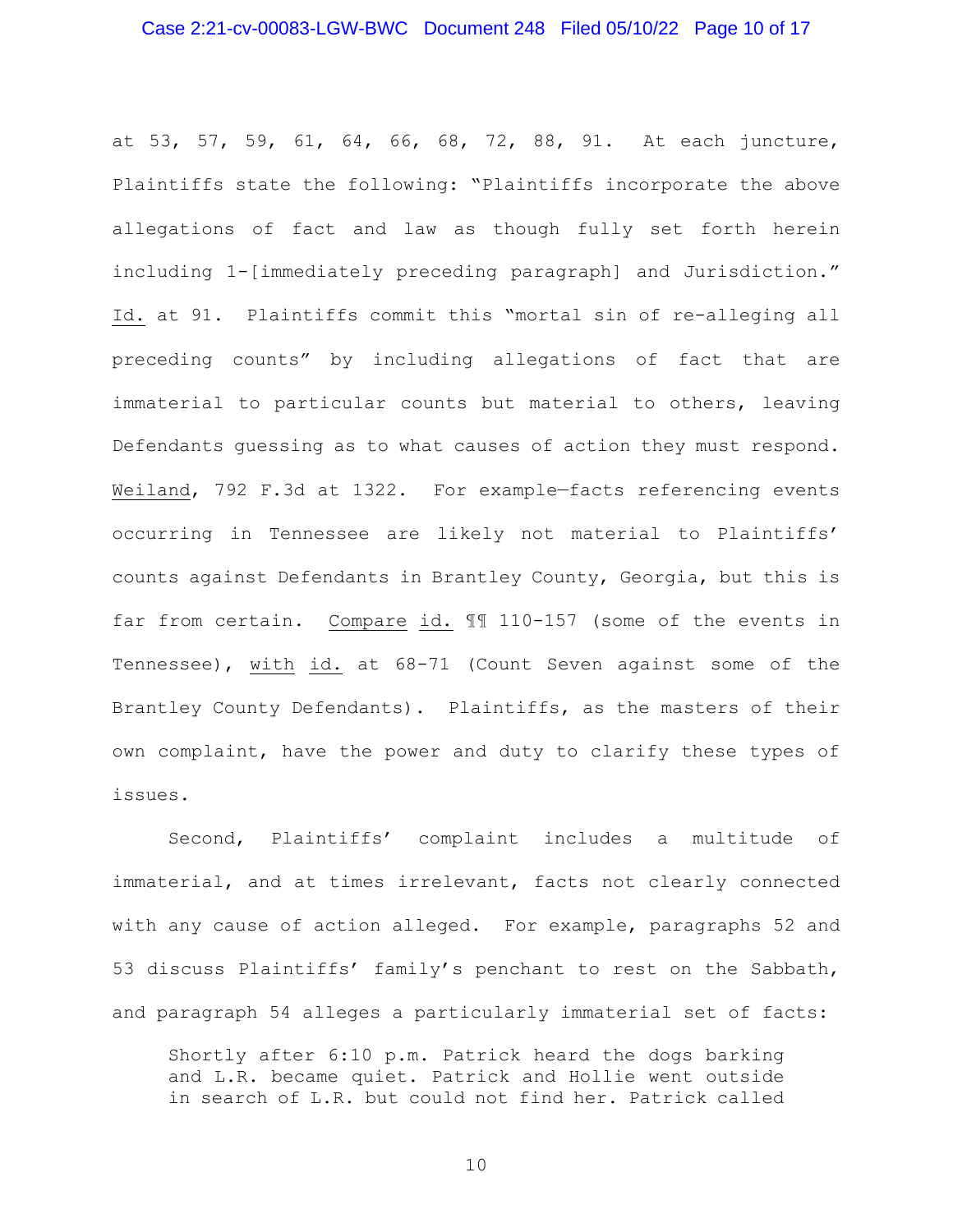elder EJ on the phone around 6:34 p.m. and proceeded to get into the truck and drove out of the driveway when he ran over a water bottle that went woosh from being filled with water. This water bottle was not there the previous day when Patrick parked the truck.

Id. ¶ 54. The significance of the water bottle is unclear, and it is not mentioned again in Plaintiffs' complaint. The rest of the complaint is similarly "replete with conclusory, vague, and immaterial facts not obviously connected to any particular cause of action." Weiland, 792 F.3d at 1322. A complaint where the reader "must speculate as to which factual allegations pertain to which count," much less where the reader must speculate as to which pertain to *any* count, has been found time and again to be a shotgun pleading in the Eleventh Circuit. See Chudasama v. Mazda Motor Corp., 123 F.3d 1353, 1359 n.9 (11th Cir. 1997); see also Pelletier v. Zweifel, 921 F.2d 1465, 1518 (11th Cir. 1991) ("[Plaintiff's complaints] are quintessential 'shotgun' pleadings, replete with factual allegations that could not possibly be material to any of the causes of actions they assert."). The complaint is neither short nor plain. To the contrary, it is notably long and inexplicably adorned with vague and immaterial facts.

Third, Plaintiffs' complaint sets forth multiple causes of action or claims for relief under single counts. Bickerstaff Clay Prods. Co. v. Harris Cnty., 89 F.3d 1481, 1485 n.4 (11th Cir. 1996). For example, "Count Four" of the complaint is nested within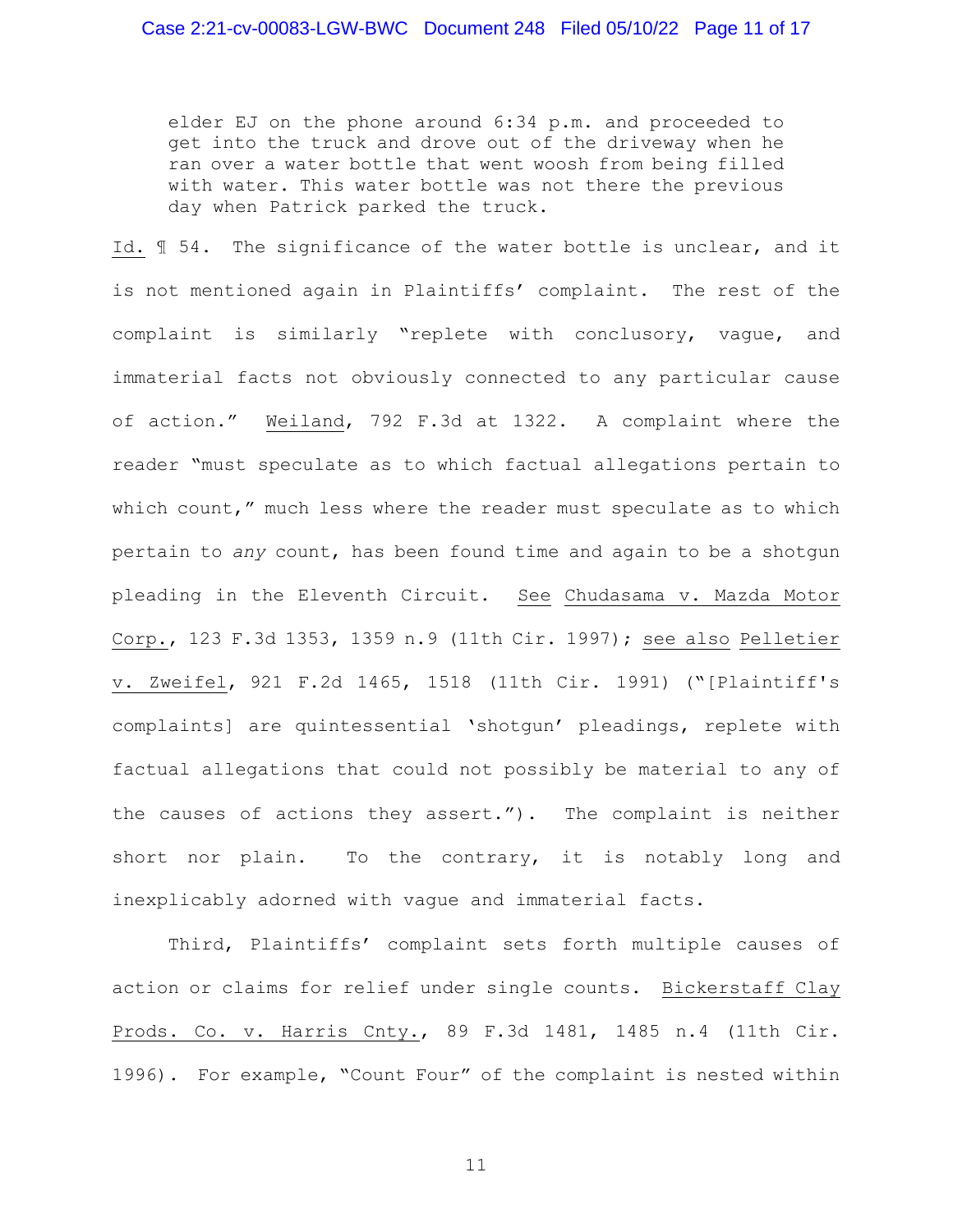## Case 2:21-cv-00083-LGW-BWC Document 248 Filed 05/10/22 Page 12 of 17

Plaintiffs' "first claim," which alleges violations under 42 U.S.C. § 1983, see dkt. no. 1 at 53, but the count itself alleges "procedural due process, unlawful entry on property, invasion of privacy, and failure to intercede" violations. Id. at 61. These violations, according to the complaint, appear to be founded in both Georgia and federal law, see id. ¶¶ 262, 264-68. But Plaintiffs do not clearly indicate which state law claims they assert. Id. ¶ 262. This pattern continues throughout other portions of the complaint, see, e.g., id. ¶¶ 282-92 (count seven). These poorly identified and delineated counts make it difficult to know what specific causes of action are being asserted against Defendants.

The appropriate measure for a shotgun pleading is generally to provide Plaintiffs with a chance to replead their claims. See Vibe, 878 F.3d at 1296; Byrne, 261 F.3d at 1133 n.113. Plaintiffs may wish to consult "Filing Without an Attorney" resources available on filing a pro se complaint that are provided on the Court's website, at https://www.gasd.uscourts.gov/filing-withoutattorney. The website provides guidelines for filing, a form for filing a pro se complaint (if Plaintiffs wish to use it instead of the current format of their complaint), and other forms which provide instructions to pro se plaintiffs.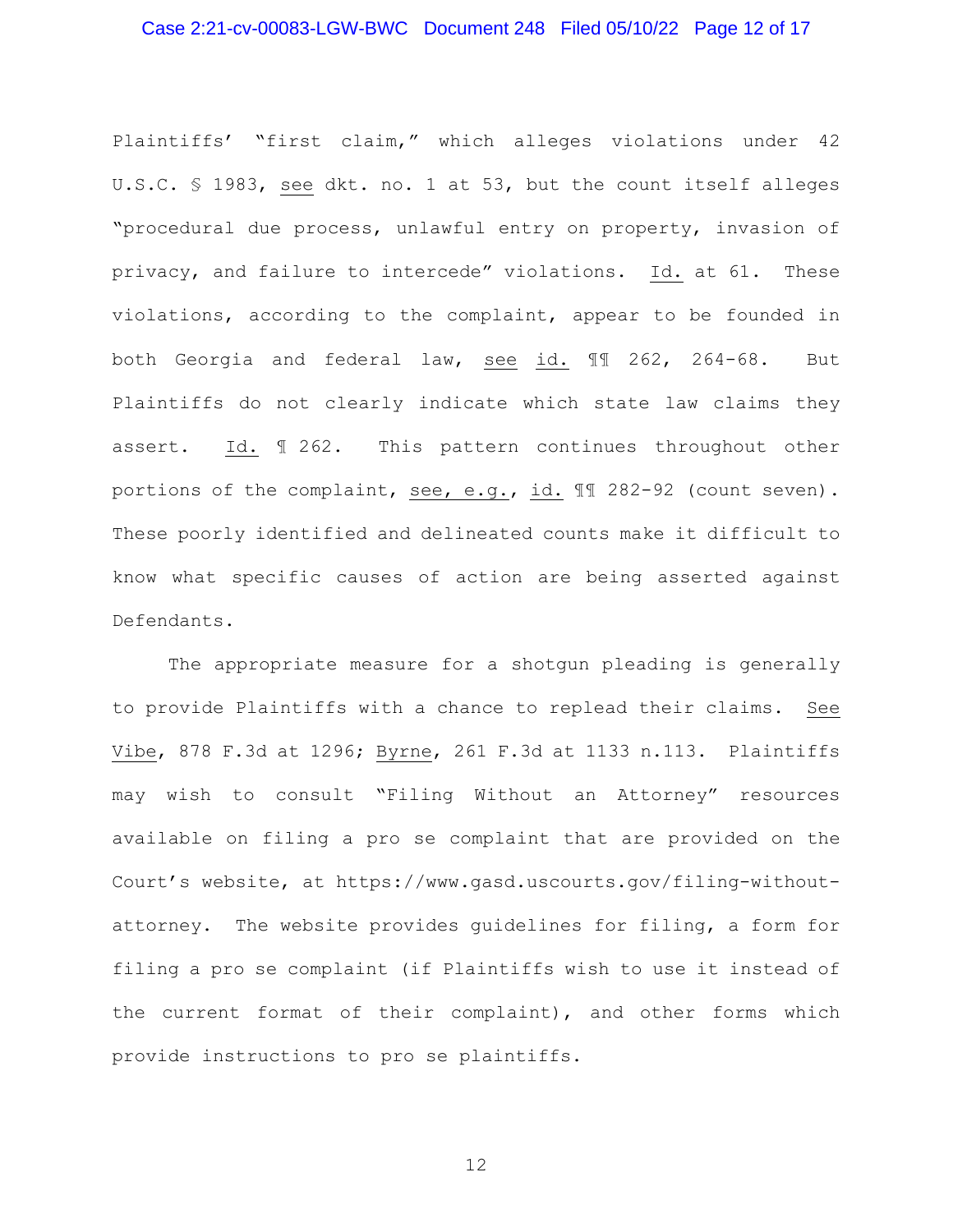#### Case 2:21-cv-00083-LGW-BWC Document 248 Filed 05/10/22 Page 13 of 17

Finally, some general instructions: Plaintiffs' amended complaint 1) must assert only relevant allegations of fact and law in each count of their complaint and explain their connection to each defendant, 2) clearly identify the specific defendants against whom each claim is asserted, 3) avoid vague, generalized, conclusory, and contradictory assertions, and 4) avoid incorporating prior counts into those which follow.

# **II. Plaintiffs' Motion to Transfer**

Plaintiffs seek, under Local Rule 2.3, to transfer their case to the United States Supreme Court, or to the Middle District of Georgia, the Middle District of Tennessee, or the Western District of Tennessee. Dkt. No. 66 at  $1.4$  $1.4$  Defendant Ledwitch opposes this transfer. Dkt. No. 84. Because the challenged conduct largely takes place in the Southern District of Georgia, and the most convenient venue for many of these events is the Brunswick division, this motion is **DENIED.** 

Local Rule 2.3 states "by Order of the Court, any civil action may be transferred for trial to any other place or division within the district." Of course, while Plaintiffs argue Local Rule 2.3 as the basis for their motion, this rule governs transfer of a case to another division *within the same judicial district*, but

<span id="page-12-0"></span><sup>4</sup> Plaintiffs have filed a second motion to transfer, dkt. no. 232, which is not yet ripe for decision. The Court will address that motion in due course.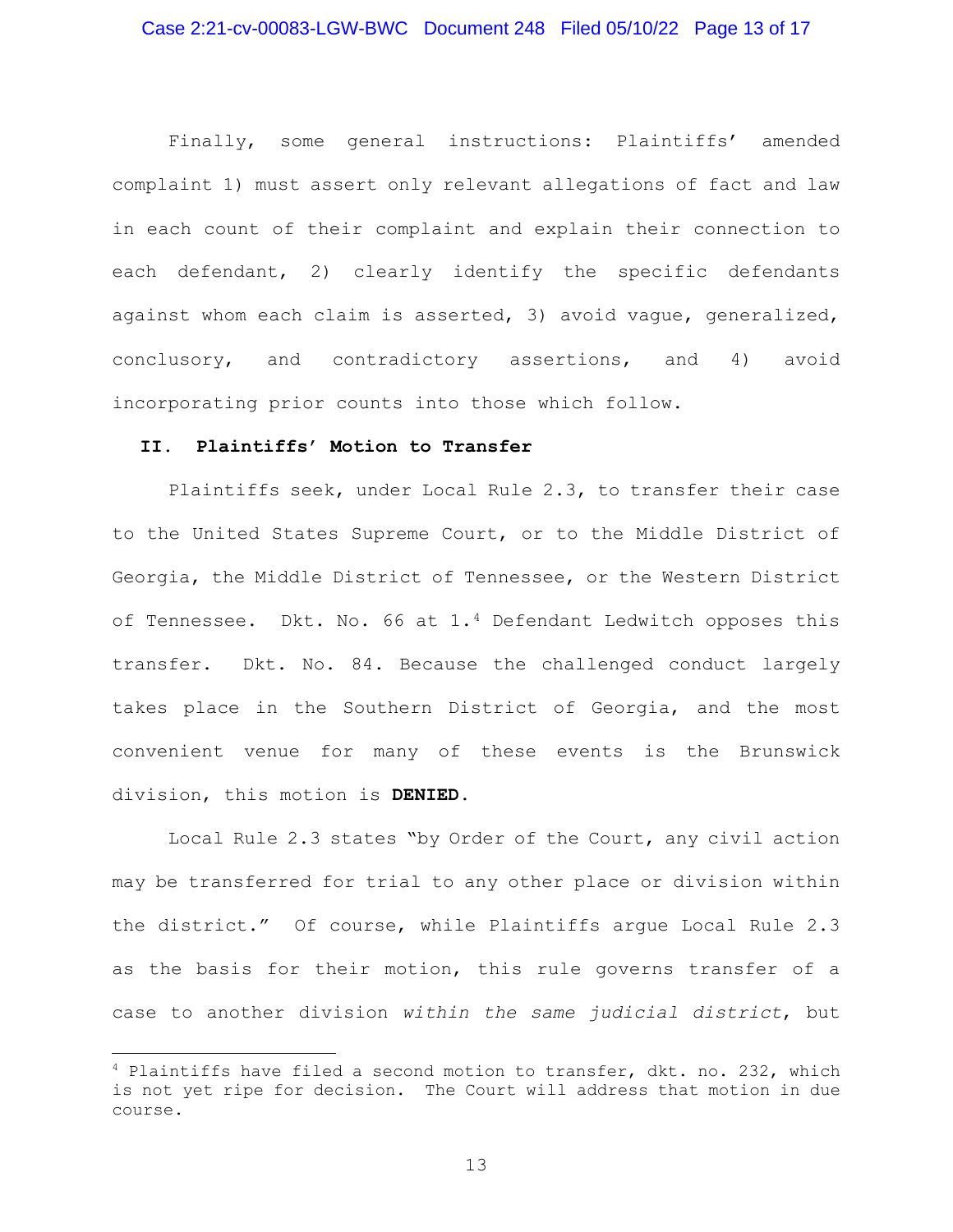#### Case 2:21-cv-00083-LGW-BWC Document 248 Filed 05/10/22 Page 14 of 17

Plaintiffs seek to transfer the case to another judicial district altogether. See Dkt. No. 66 at 1. It does not govern transfer to another judicial district—28 U.S.C. § 1404(a) does. As such, the Court will construe their motion as a motion to transfer venue under 28 U.S.C. § 1404(a), which contemplates transfer both to another division and to another district.

Pursuant to 28 U.S.C. § 1404(a), "[f]or the convenience of parties and witnesses, in the interest of justice, a district court may transfer any civil action to any other district or division where it might have been brought." Section 1404(a) provides a district court with this discretion to transfer "according to an 'individualized, case-by-case consideration of convenience and fairness.' A motion to transfer under § 1404(a) thus calls on the district court to weigh in the balance a number of case-specific factors." Stewart Org., Inc. v. Ricoh Corp., 487 U.S. 22, 29 (1988) (quoting Van Dusen v. Barrack, 376 U.S. 612, 622 (1964)). Courts consider several factors in evaluating a motion to transfer venue, including "(1) the convenience of the witnesses; (2) the location of relevant documents and the relative ease of access to sources of proof; (3) the convenience of the parties; (4) the locus of operative facts; (5) the availability of process to compel the attendance of unwilling witnesses; (6) the relative means of the parties; (7) a forum's familiarity with the governing law; (8) the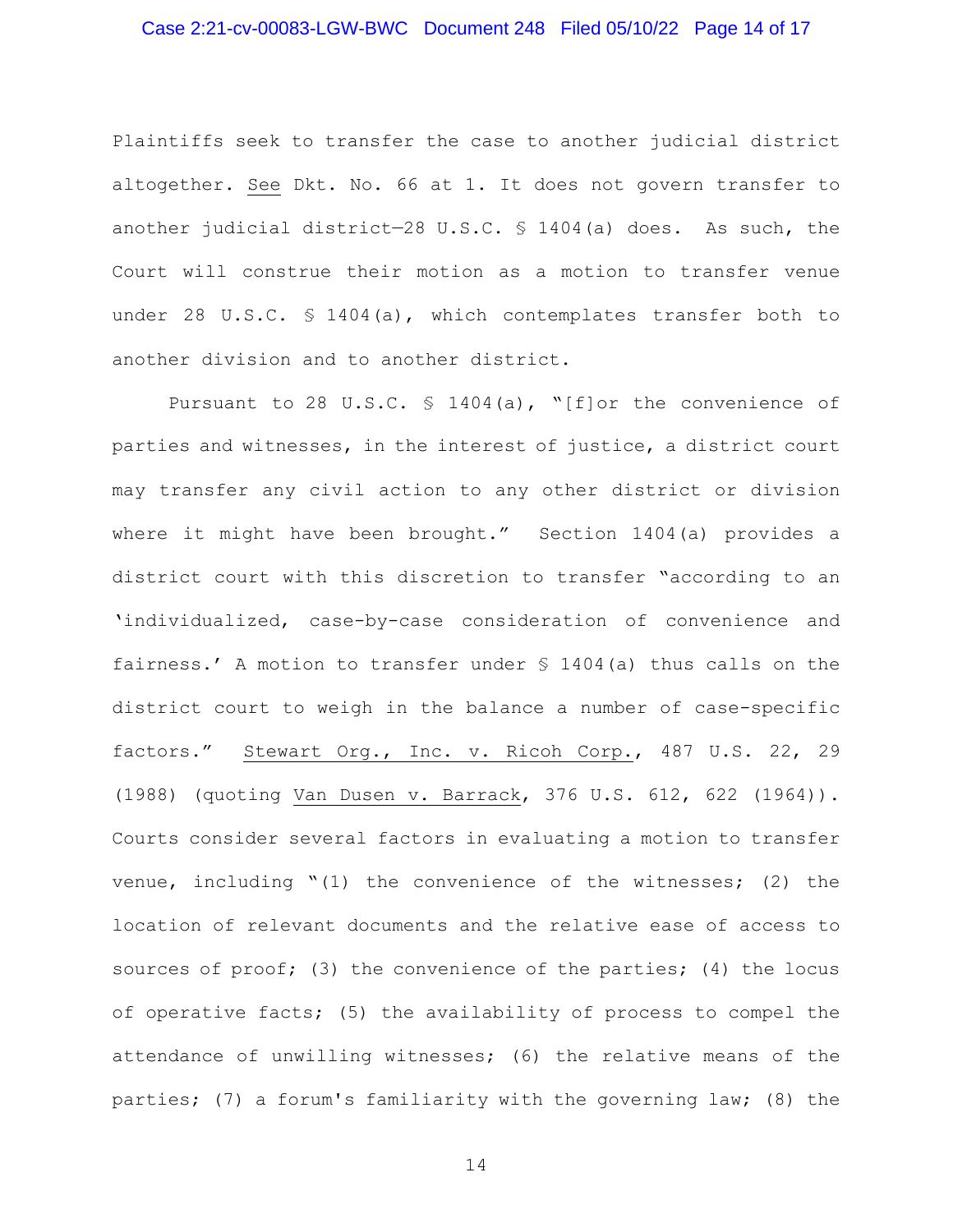#### Case 2:21-cv-00083-LGW-BWC Document 248 Filed 05/10/22 Page 15 of 17

weight accorded a plaintiff's choice of forum; and (9) trial efficiency and the interests of justice, based on the totality of the circumstances." Manuel v. Convergys Corp.*,* 430 F.3d 1132, 1135 n.1 (11th Cir.2005); see also McRae v. Perry, No. 211-cv-193, 2012 WL 3886094, at \*1 (S.D. Ga. Sept. 6, 2012).

The first step is to determine whether this action could have been brought in the proposed venues, namely: the Middle District of Georgia, the Middle District of Tennessee, the Western District of Tennessee, or the United States Supreme Court. See Ryan v. Red River Hosp., LLC, No. CV419-223, 2019 WL 7000037, at \*2 (S.D. Ga. Dec. 19, 2019) (citing Mason v. Smithkline Beecham Clinical Labs., 146 F. Supp. 2d 1355, 1359 (S.D. Fla. 2001)). This Court has already ruled that the Middle District of Georgia is not a proper venue.<sup>[5](#page-14-0)</sup> See Dkt. Nos. 27 at  $1-3$ , 48. And the Supreme Court is not a proper venue, as the "Kingdom of Y'Israel" is not a nation recognized by the United States government. See "Independent States in the World," https://www.state.gov/independent-statesin-the-world/ (last visited 2 May 2022).

The Tennessee districts present a somewhat closer question, but not by much. While some of the events occurred in the Middle District of Tennessee (those in Houston County) and some occurred

<span id="page-14-0"></span><sup>5</sup> That ruling took into account Plaintiffs' argument that the Southern District of Georgia treats pro se litigants unfairly, a conclusion the Court adopts for this motion as well. Dkt. No. 27 at 1-3.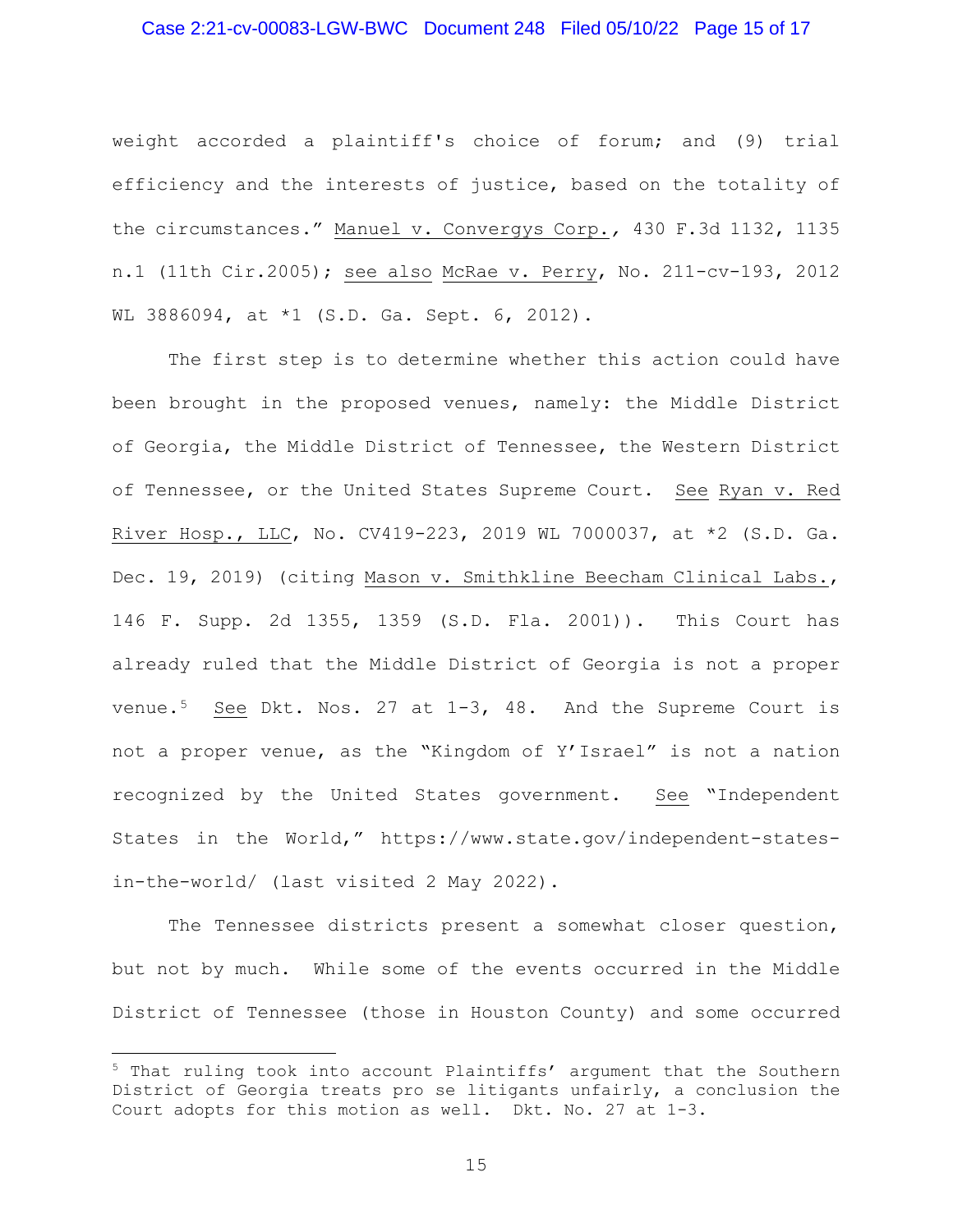#### Case 2:21-cv-00083-LGW-BWC Document 248 Filed 05/10/22 Page 16 of 17

in the Western District of Tennessee (those in Benton County and Carroll County), Plaintiffs' argument in support of transfer is that "[s]ome of the Defendant's [sic] have challenged venue in the Southern District of Georgia as not being proper," and they predict other Defendants will make a similar challenge. Dkt. No. 66 at 2. While such an issue might counsel toward transfer when ruling on those Defendants' challenges, the time to do so is not now. The Court is giving Plaintiffs leave to amend their complaint to remedy the issues explained below, and as such is not ruling on Defendants' challenges to venue at this juncture. Plaintiffs' motion to transfer is thus **DENIED** at this time.[6](#page-15-0)

#### **CONCLUSION**

For the reasons stated above, Defendants' motions to dismiss, dkt. nos. 15, 34,[7](#page-15-1) 36, 38, 41, 42, 136, 147, 156, 157, are **DENIED**

<span id="page-15-0"></span> $6$  Even considering the nine factors listed in § 1404(a), the Court is not persuaded that the Middle or Western Districts of Tennessee are the better venues for this case. Notably, a number of Defendants reside in the Southern District, namely those involved in the events occurring in McIntosh and Brantley counties. The state law counts allege violations of Georgia law, not Tennessee law, see dkt. no. 1 ¶¶ 262, 274, 282-92, 348. Plaintiffs reside in the Southern District. See id. at 93. And this case has already generated over 200 docket entries, indicating that the interests of trial efficiency will be best served by maintaining this case's venue in the Southern District of Georgia due to this Court's close familiarity with the facts of this case.

<span id="page-15-1"></span><sup>&</sup>lt;sup>7</sup> Defendant SGMC Youthcare's Motion for Oral Argument, dkt. no. 35, is **DENIED as moot** as a result. Defendant SGMC Youthcare, like all other Defendants, shall have the opportunity to re-urge their motions to dismiss and motions for oral argument after Plaintiffs file their amended complaint.